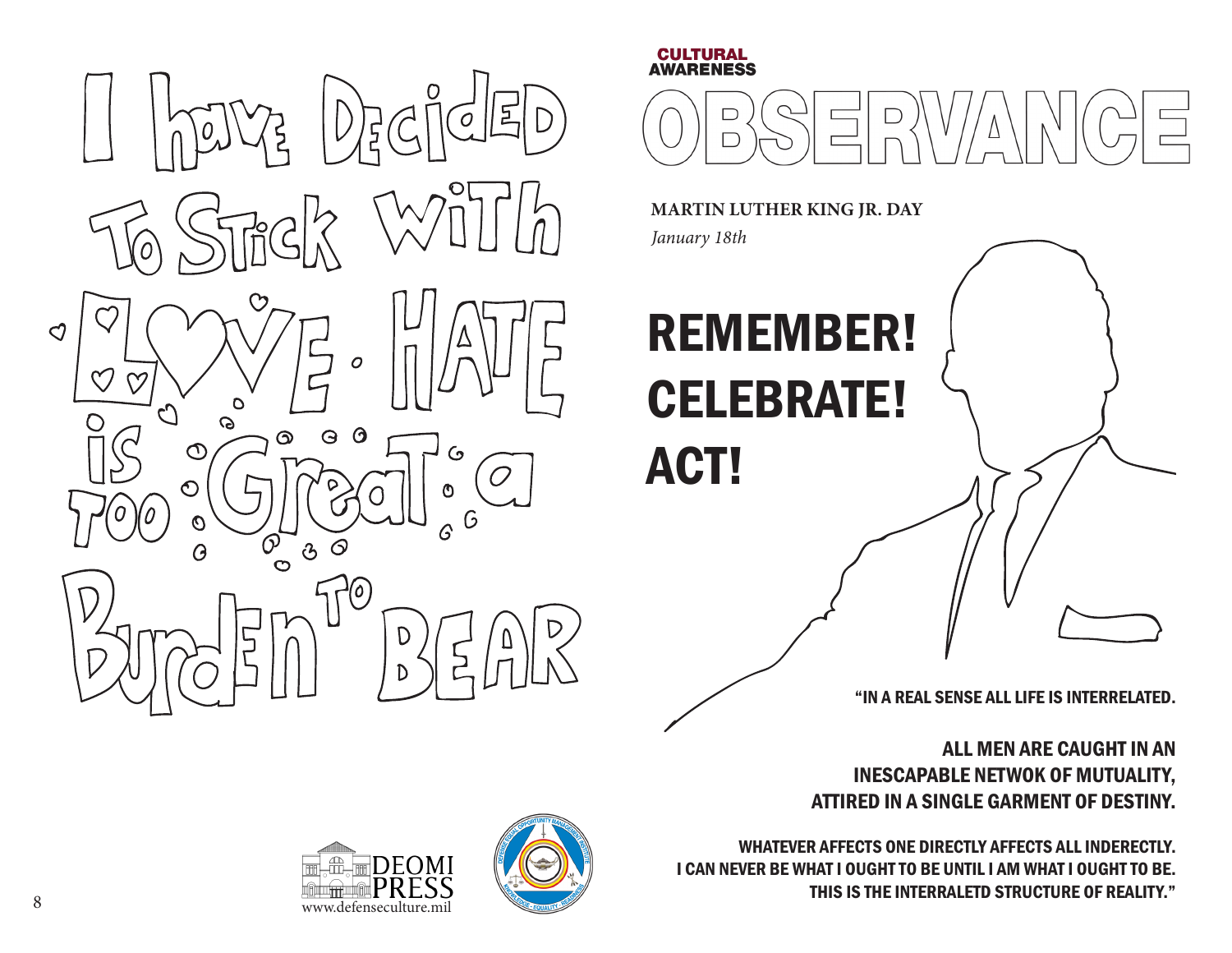

- The civil rights icon was born on January 15, 1929 in Atlanta, Georgia.
- He was originally named Michael. He was a young boy when his father changed his name to honor Protestant Reformist Leader Martin Luther.
- In 1939, 10-year-old King sang in his father's church choir at the Atlanta gala premiere of the movie "Gone With The Wind."
- King enrolled in college at the young age of 15! He skipped grades and in 1944 enrolled in Morehouse College.
- He had a bachelors in sociology and a Ph.D. in theology.
- King was imprisoned 30 times for civil disobedience.
- In 1964, he became the youngest person (at that time) to receive the Nobel Peace Prize at the age of 35.
- From 1957 until his death in 1968, King gave over 2,500 speeches; he traveled more than 6 million miles; and he wrote five books and countless articles published in newspapers and magazines.
- George Washington and Martin Luther King Jr are the only Americans whose birthdays are declared national holidays.



What is **YOUR** dream?

**Did you know,** he gave his famous "I Have a Dream" speech in 1963 at rally named 'March on Washington' in front of 250,000 people?

\_\_\_\_\_\_\_\_\_\_\_\_\_\_\_\_\_\_\_\_\_\_\_\_\_\_\_\_\_\_\_\_\_\_\_\_\_\_\_\_\_\_\_\_\_\_\_\_\_\_\_\_\_\_\_\_ \_\_\_\_\_\_\_\_\_\_\_\_\_\_\_\_\_\_\_\_\_\_\_\_\_\_\_\_\_\_\_\_\_\_\_\_\_\_\_\_\_\_\_\_\_\_\_\_\_\_\_\_\_\_\_\_ \_\_\_\_\_\_\_\_\_\_\_\_\_\_\_\_\_\_\_\_\_\_\_\_\_\_\_\_\_\_\_\_\_\_\_\_\_\_\_\_\_\_\_\_\_\_\_\_\_\_\_\_\_\_\_\_ \_\_\_\_\_\_\_\_\_\_\_\_\_\_\_\_\_\_\_\_\_\_\_\_\_\_\_\_\_\_\_\_\_\_\_\_\_\_\_\_\_\_\_\_\_\_\_\_\_\_\_\_\_\_\_\_ \_\_\_\_\_\_\_\_\_\_\_\_\_\_\_\_\_\_\_\_\_\_\_\_\_\_\_\_\_\_\_\_\_\_\_\_\_\_\_\_\_\_\_\_\_\_\_\_\_\_\_\_\_\_\_\_ \_\_\_\_\_\_\_\_\_\_\_\_\_\_\_\_\_\_\_\_\_\_\_\_\_\_\_\_\_\_\_\_\_\_\_\_\_\_\_\_\_\_\_\_\_\_\_\_\_\_\_\_\_\_\_\_ \_\_\_\_\_\_\_\_\_\_\_\_\_\_\_\_\_\_\_\_\_\_\_\_\_\_\_\_\_\_\_\_\_\_\_\_\_\_\_\_\_\_\_\_\_\_\_\_\_\_\_\_\_\_\_\_ \_\_\_\_\_\_\_\_\_\_\_\_\_\_\_\_\_\_\_\_\_\_\_\_\_\_\_\_\_\_\_\_\_\_\_\_\_\_\_\_\_\_\_\_\_\_\_\_\_\_\_\_\_\_\_\_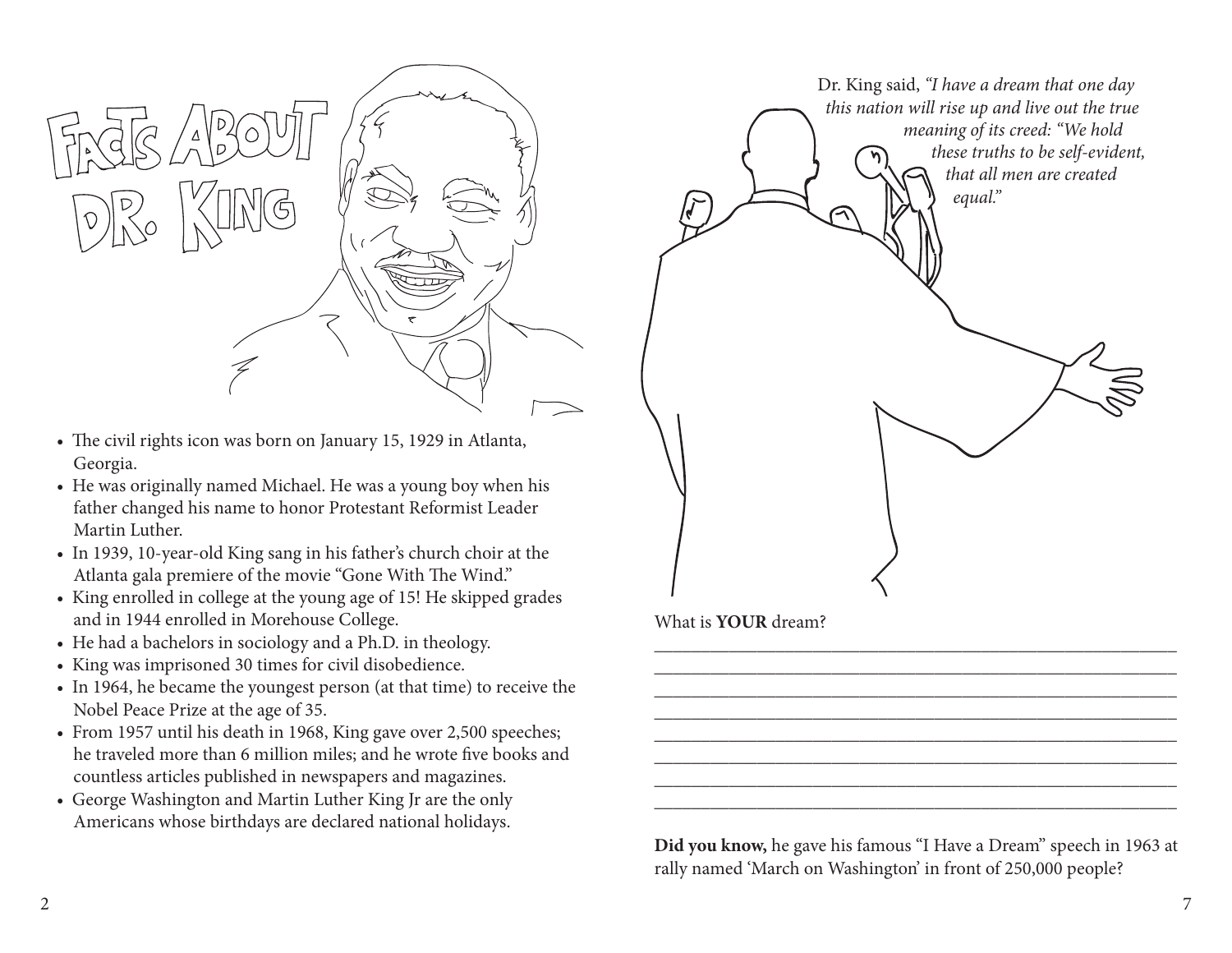

Say thank you! Take this opportunity to make and send thank you notes to relatives, friends, and people in your community that help you, like teachers and coaches. You can even leave a thank you note in your mailbox for your mailperson!



## **Do you know the difference between**



Equality means everyone has exactly the same thing.





With equity, everyone has what they need.